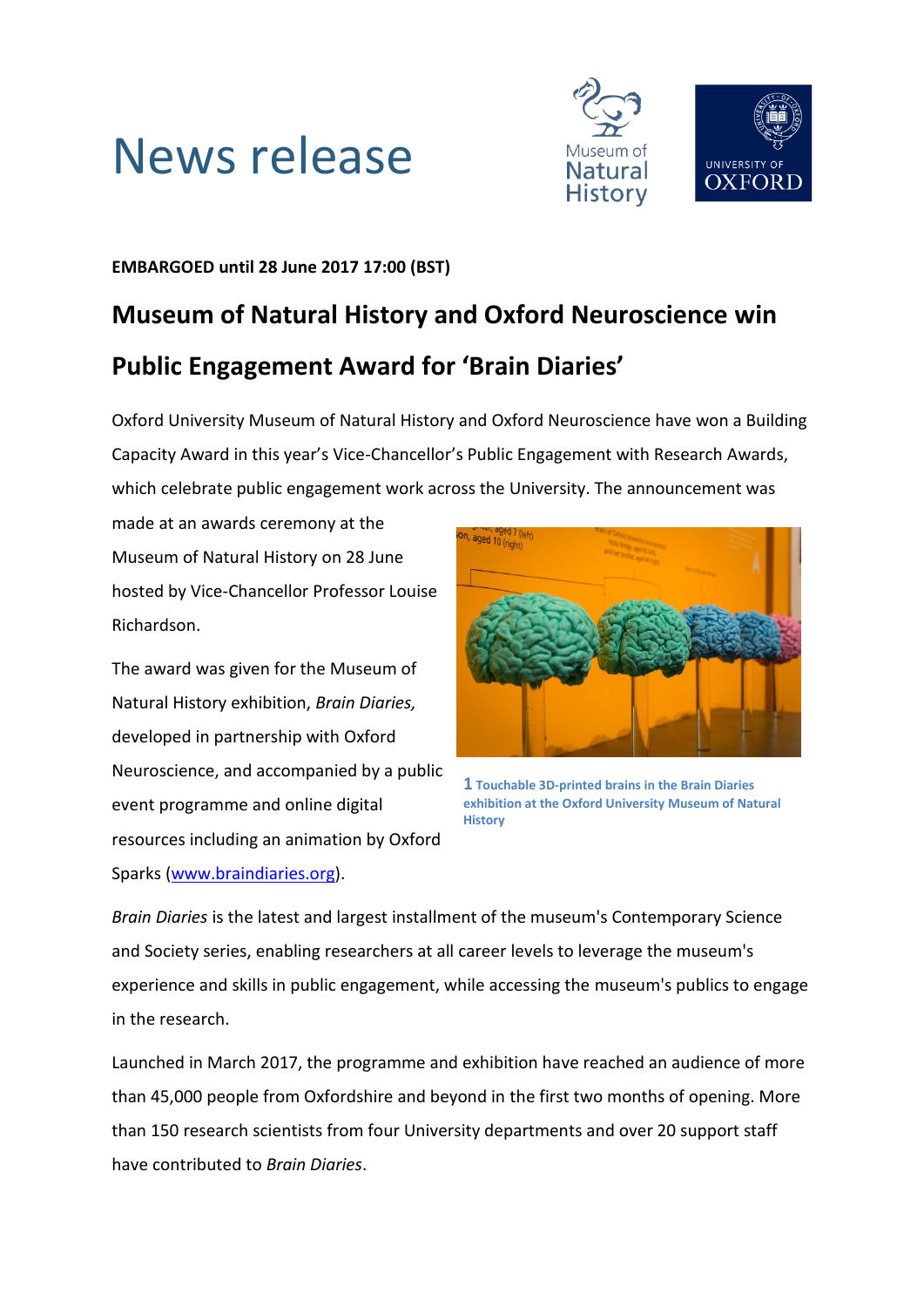The exhibition presents current understanding of the healthy brain from pre-birth to old age, while the public programme explores translational and clinical neuroscience research. The exhibition also promotes active public participation in research, enabling visitors to take part in research studies and contribute new ideas for brain investigations. For blind and partially-



**2 Dr Christopher-James Harvey of the Nuffield Department of Clinical Neurosciences talks to an audience about the science of sleep as part of the NeuroNight event at the Oxford University Museum of Natural History**

sighted visitors, the museum has held hands-on tours of the exhibition using 3D-printed brains for a tactile experience.

The Vice-Chancellor's Public Engagement with Research Awards recognise and reward those at the University who undertake high-quality engagement activities and have contributed to building capacity in this area. *Brain Diaries* was one of three winners in the Building Capacity category of the awards.

Christopher Kennard, Head of Medical Sciences Division and Emeritus Professor of Clinical Neurology says:

"We all look forward to the opportunity to engage with the public through the museums. It is particularly useful for younger researchers to have to develop ways of conveying complex information and I know they always find it very rewarding."

Professor Louise Richardson, Vice-Chancellor says:

"I have been deeply impressed by the quality of the public engagement with research projects submitted for this year's awards. The breadth and diversity of the activities taking place show how seriously the University takes its commitment to public engagement."

Professor Alison Woollard, the University's Academic Champion for Public Engagement with Research says:

"Public engagement enriches both research and society and the University is committed to enabling our researchers to inspire, consult and collaborate with the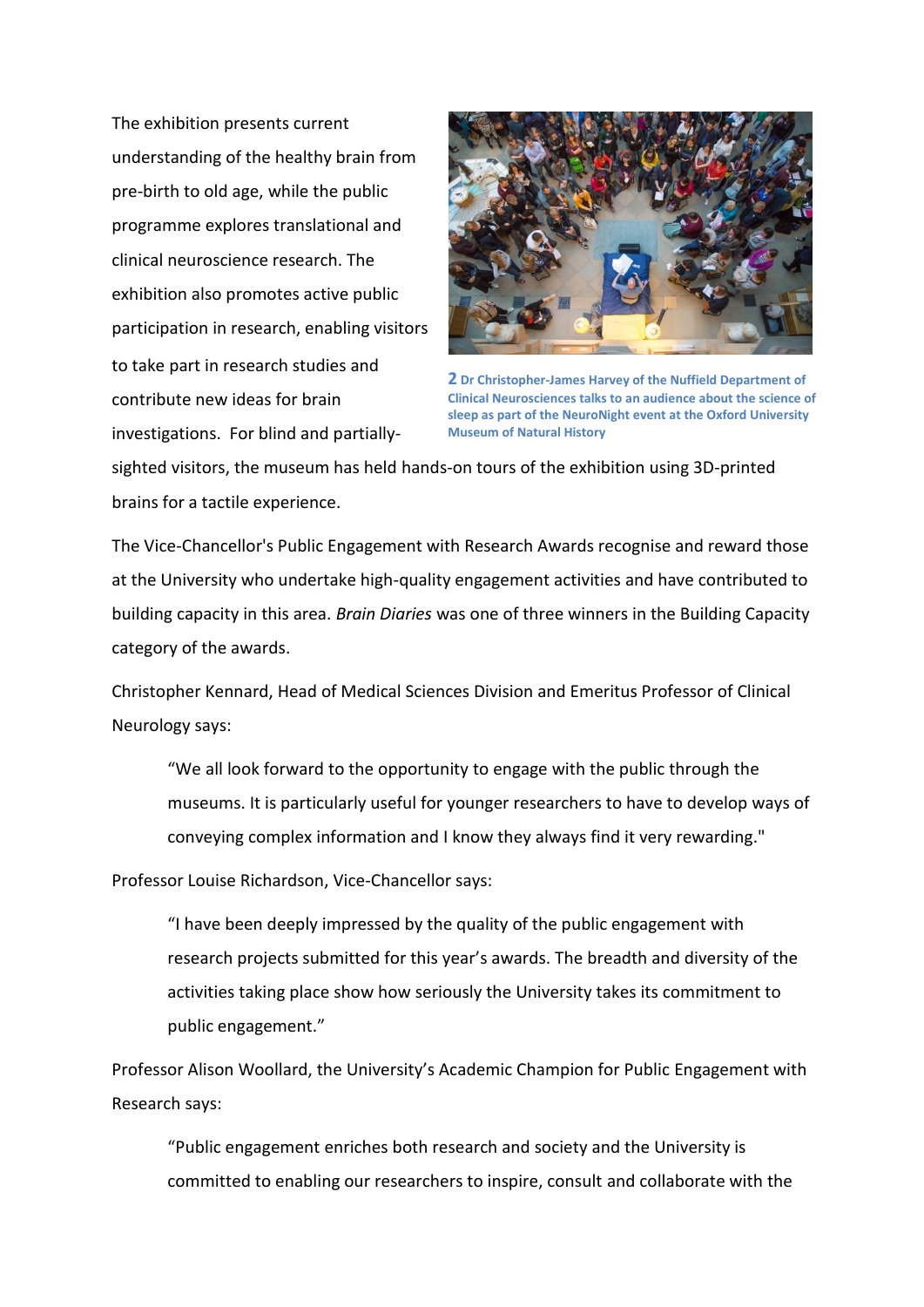



public. I'm delighted that we are able to recognise and highlight the fantastic work our researchers are doing and hope these awards encourage more colleagues across the University to carry out their own public engagement with research."

### **For further information:**

Scott Billings Digital engagement officer Oxford University Museum of Natural History [scott.billings@oum.ox.ac.uk](mailto:scott.billings@oum.ox.ac.uk) 01865 282357

#### **Notes to editors**

#### **Brain Diaries material**

Brain Diaries website[: www.braindiaries.org](http://www.braindiaries.org/) Brain Diaries YouTube playlist[: https://www.youtube.com/playlist?list=PLxCYszldeUZEc0XQ2crxNkykFpDgtpevz](https://www.youtube.com/playlist?list=PLxCYszldeUZEc0XQ2crxNkykFpDgtpevz) Brain Diaries Storify: [https://storify.com/morethanadodo/brain -diaries](https://storify.com/morethanadodo/brain%20-diaries) Blogs posts and articles: [https://medium.com/oxford -university/behind -the -scenes -at -the -brain -diaries -exhibition -](https://medium.com/oxford%20-university/behind%20-the%20-scenes%20-at%20-the%20-brain%20-diaries%20-exhibition%20-%2030733c907d39#.i7ocmuu3o) 30733c907d39 - [.i7ocmuu3o](https://medium.com/oxford%20-university/behind%20-the%20-scenes%20-at%20-the%20-brain%20-diaries%20-exhibition%20-%2030733c907d39#.i7ocmuu3o) [http://oxhc.co.uk/Brain -Diaries -In-conversation -with -Professor -Zoltan -Molnar.asp](http://oxhc.co.uk/Brain%20-Diaries%20-In-conversation%20-with%20-Professor%20-Zoltan%20-Molnar.asp)

[https://www.medsci.ox.ac.uk/news/the -brain -diaries -interview -with -professor -chris -](https://www.medsci.ox.ac.uk/news/the%20-brain%20-diaries%20-interview%20-with%20-professor%20-chris%20-%20kennard) kennard

#### **About the awards**

The Vice-Chancellor's Public Engagement with Research Awards recognise and reward those at the University who undertake high-quality engagement activities and have contributed to building capacity in this area. The awards are awarded in three categories – Early Career Researcher, Building Capacity and Projects. Entrants can be at any level in their career and activities of any scale are welcome.